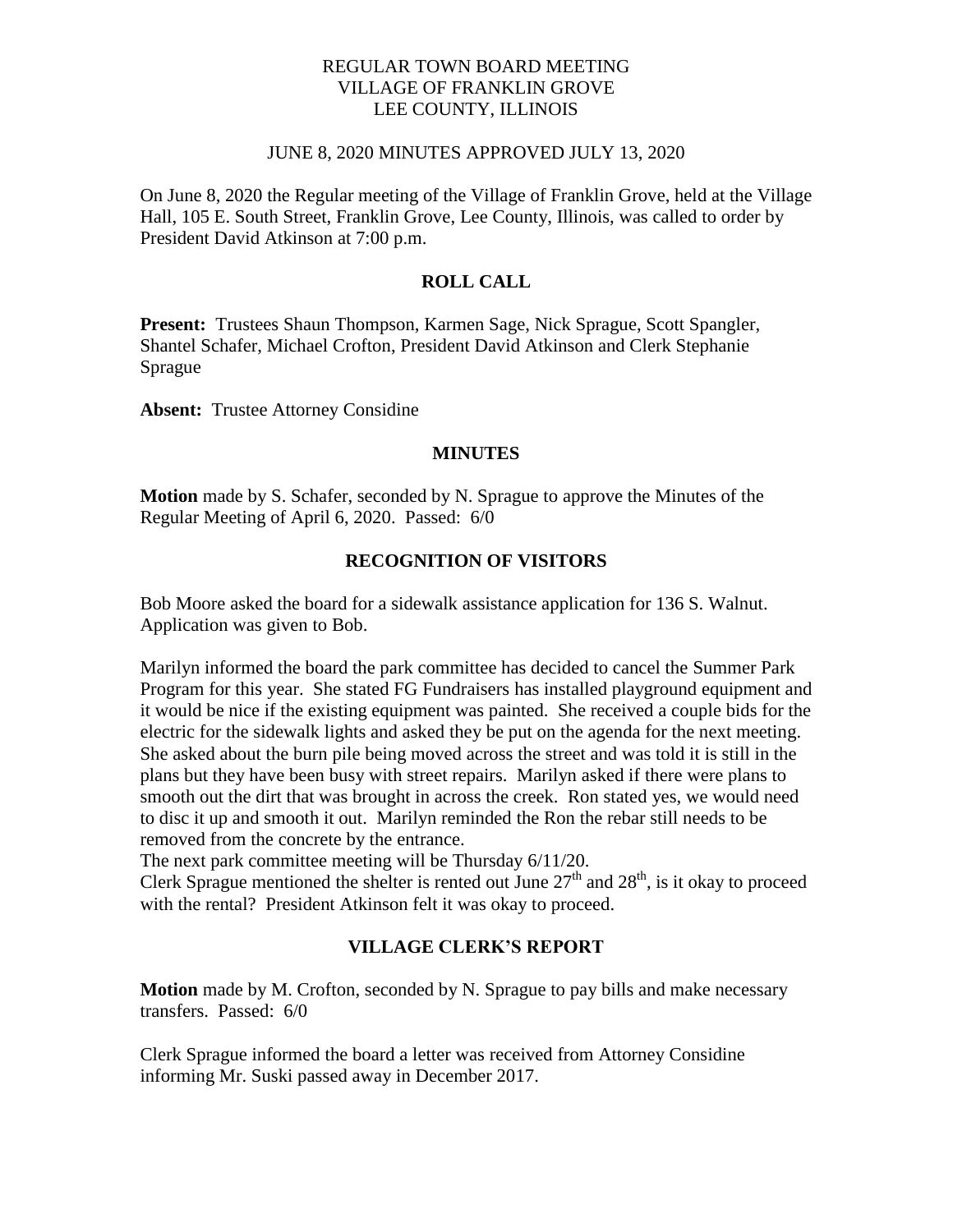### **POLICE REPORT**

APRIL: MAY: Miles on the police car –  $664$  Miles on the police car –  $542$ Complaints/Calls for Service – 10 Complaints/Calls for Service – 10  $T \text{raffic Stops} - 3$  Traffic Stops – 3  $T \text{raffic Arrests} - 2$  Traffic Arrests – 1  $\text{Traffic Warnings} - 1$  Traffic Warnings – 2 Other Arrest – 1-2 felony charges Ordinance Warnings – 4 Ordinance Warning  $-2$  Motorist Assist  $-1$ Assist other  $Agency - 2$  Assist other  $Agency - 1$  $Investigation - 1$  Investigation – 1

# **LEGAL ISSUES (Attorney Considine)**

None

# **GENERAL ISSUES**

**Motion** made by K. Sage, seconded by S. Spangler to approve the meeting schedule Passed: 6/0

Committee assignments to be updated to reflect John Hilliker is chairman of Harvest Festival, BJ Harney is police chief, not interim and ESDA Director to BJ Harney.

**Motion** made by N. Sprague, seconded by K. Sage to approve the Fee Schedule. Passed: 6/0

Trustee Spangler stated the mowing at the house on the corner of State and Lahman, the weeds behind the fence are taller than the fence. He asked about the weeds at the row of mailboxes on Hughes Street. Trustee Schafer stated she would see about getting them taken care of.

Discussion was had about looking into the library being their own district rather than a village entity.

**Motion** made by M. Crofton, seconded by S. Thompson to approve the first budget reading. Passed: 6/0

## C**OMMITTEE REPORTS**

## **STREETS & ALLEYS**

(N. Sprague Chairman)

**Motion** made by M. Crofton, seconded by S. Spangler to proceed with street repairs to be done by Martin at intersection of Walnut/Lahman and intersection of Lahman/Elm for \$9,180 and to black top the alley behind village hall for \$11,680.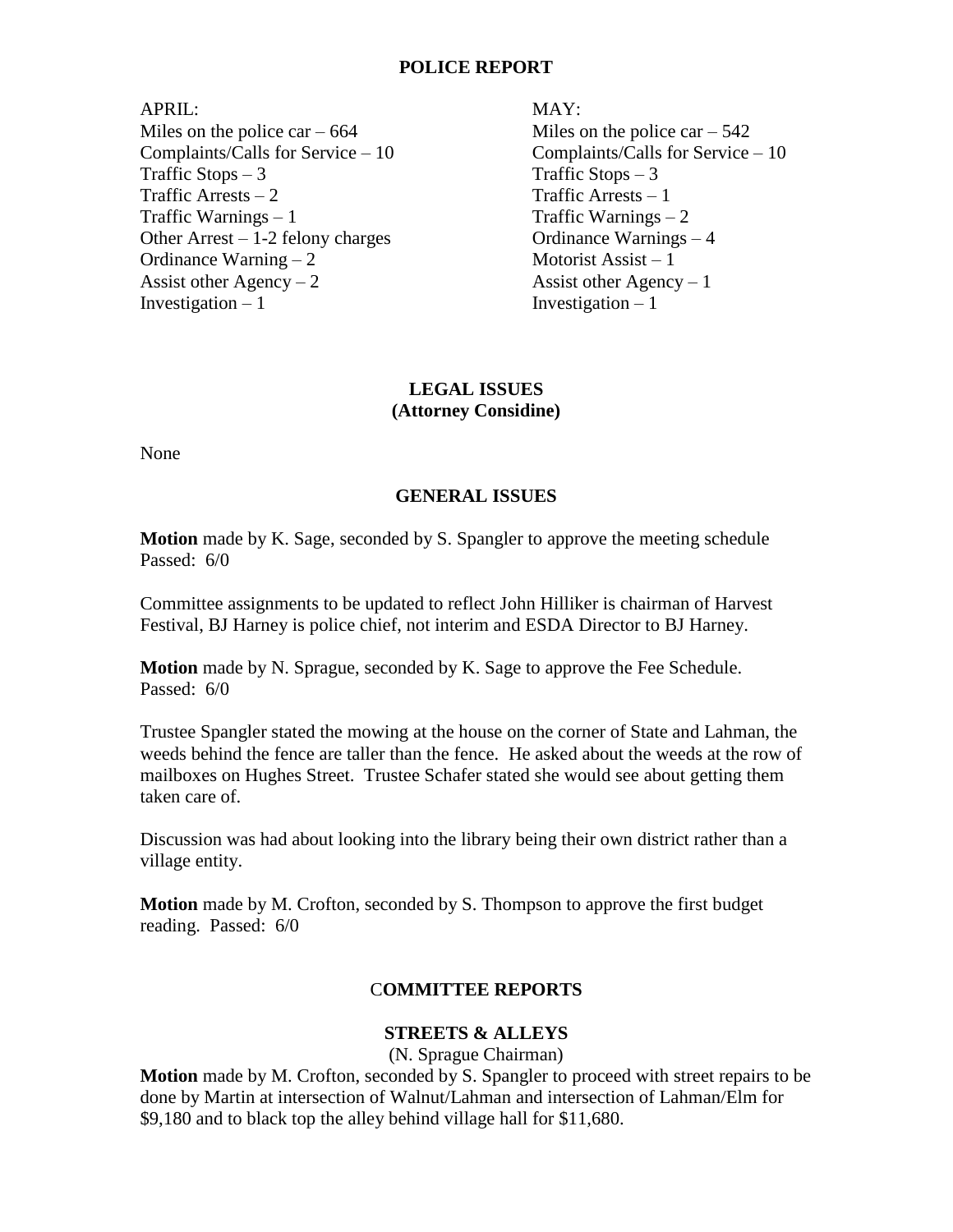President Atkinson asked Trustee Sprague to get with Geoff at Willett Hofmann for a resolution to use Motor Fuel Tax funds for these repairs.

Trustee Sprague informed the board the only tree bid was received from Eric Grover.

**Motion** made by M. Crofton, seconded by S. Spangler to accept the tree bid from Eric Grover for \$7,900.

### **WATER & SEWER**

(M. Crofton Chairman)

None

#### **COMMUNITY DEVELOPMENT**

(S. Shafer Chairman)

None

## **PROPERTIES**

(K. Sage Chairman)

None

### **FINANCE AND INSURANCE COMMITTEE**

(S. Thompson Chairman)

Trustee Thompson asked if new tires have been put on the tractor. Ron Miller stated yes, they have the new tires on.

Trustee Thompson asked if the town clean up was canceled or if we will be rescheduling. President Atkinson stated we will attempt to reschedule this fall.

Trustee Thompson asked when we decide to mow someone's grass. He was told if there is a particular lawn that he believes is too tall, to make a complaint.

Trustee Thompson asked if we could have a police officer on duty for a few evenings to crack down on the 4-wheelers.

### **TOURISM**

(S. Spangler Chairman)

Trustee Spangler informed the board he would like to make some changes to the village website to add tourism, sell \$50 ads which would be split 50/50 with the web service provider.

## **HISTORIC PRESERVATION/EARLY WARNING**

(S. Spangler Chairman)

None

Clerk Sprague asked Ron Miller if the cemetery approach was still going to be repaired. Ron stated it was going to be repaired.

Trustee Thompson asked if there were plans to patch Maple St. Ron Miller stated it will be patched.

**Motion** made by S. Spangler, seconded by S. Schafer to go into Executive Session at 9:18 p.m. to discuss Personnel Matters in accordance with 5 ILCS 120/2(c)(1). Passed: 6/0

**Motion** made by M. Crofton, seconded by K. Sage to come out of Executive Session at 9:40 p.m. Passed: 6/0

**Motion** made by M. Crofton, seconded by S. Schafer to give Larry June a pay increase of 3% plus \$1/hour with the understanding his pay will go to \$20 per hour when he is fully reinstated with his CDL. Passed: 6/0